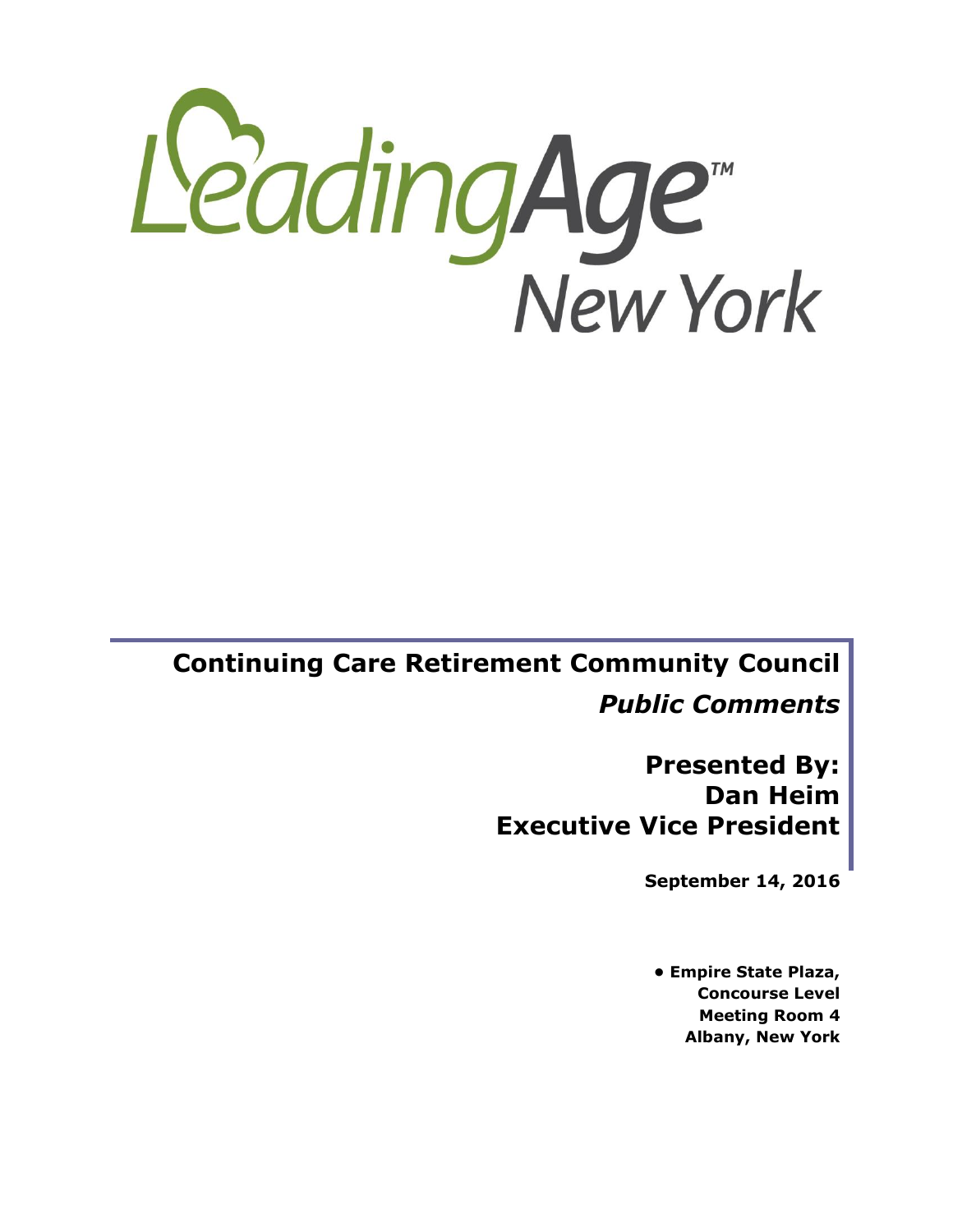#### **Introduction**

I am Dan Heim, Executive Vice President of LeadingAge New York. Thank you for the opportunity to appear before the Continuing Care Retirement Community (CCRC) Council to provide input on challenges and opportunities for current and prospective operators of CCRCs in New York State.

Founded in 1961, LeadingAge New York is the only statewide organization representing the entire continuum of not-for-profit, mission-driven and public continuing care, including CCRCs, nursing homes, adult care facilities, assisted living programs, home and community-based services, adult day health care, senior housing, and managed long term care plans. LeadingAge New York's nearly 500 members serve an estimated 500,000 New Yorkers of all ages annually.

CCRCs provide a full range of services including independent housing, adult care facility/ assisted living and nursing home care to residents in a campus setting as their needs change. While the number of CCRCs has grown considerably across the nation, only 12 CCRCs are currently operating in New York.

### **Current and Future Demand for CCRCs**

There are 62 counties in New York State – only 10 of these counties are home to the 12 CCRCs – leaving nearly 84 percent of New York's counties without a single CCRC.

According to the Ziegler National CCRC Listing and Profile, there are currently 1,954 CCRCs in the United States. The majority – 79.1 percent – of CCRCs are sponsored by not-for-profit organizations.

While there continues to be significant out migration of older adults to warm weather states such as Florida and the Carolinas, older New Yorkers are also leaving the State for neighboring states such as Pennsylvania (with 197 CCRCs); New Jersey (with 27 CCRCs); and Massachusetts (with 31 CCRCs). With only 12 CCRCs scattered throughout New York State, seniors who can afford to pay for this model of care are migrating to neighboring states – where CCRCs are more plentiful – to access services.

The relatively small number of CCRCs in New York State in relation to the potential demand is stark when compared to these neighboring states. There are over 200,000 New Yorkers, aged 65+, for each CCRC in the State. Compare this with Pennsylvania, which has a CCRC for about every 10,000 residents aged 65+ and Connecticut, New Jersey and Massachusetts, which have CCRCs for about every 30-40,000 aged 65+ persons. For the 85+ population, there are over 30,000 New Yorkers for each CCRC in New York State and only about 1,500 individuals, aged 85+ in Pennsylvania for each CCRC. Connecticut, New Jersey and Massachusetts have a CCRC for about every 4,500-6,500 aged 85+ persons.

Even excluding Pennsylvania from these comparisons, the population figures suggest that New York State should have 6-7 times the number of CCRCs currently operating here.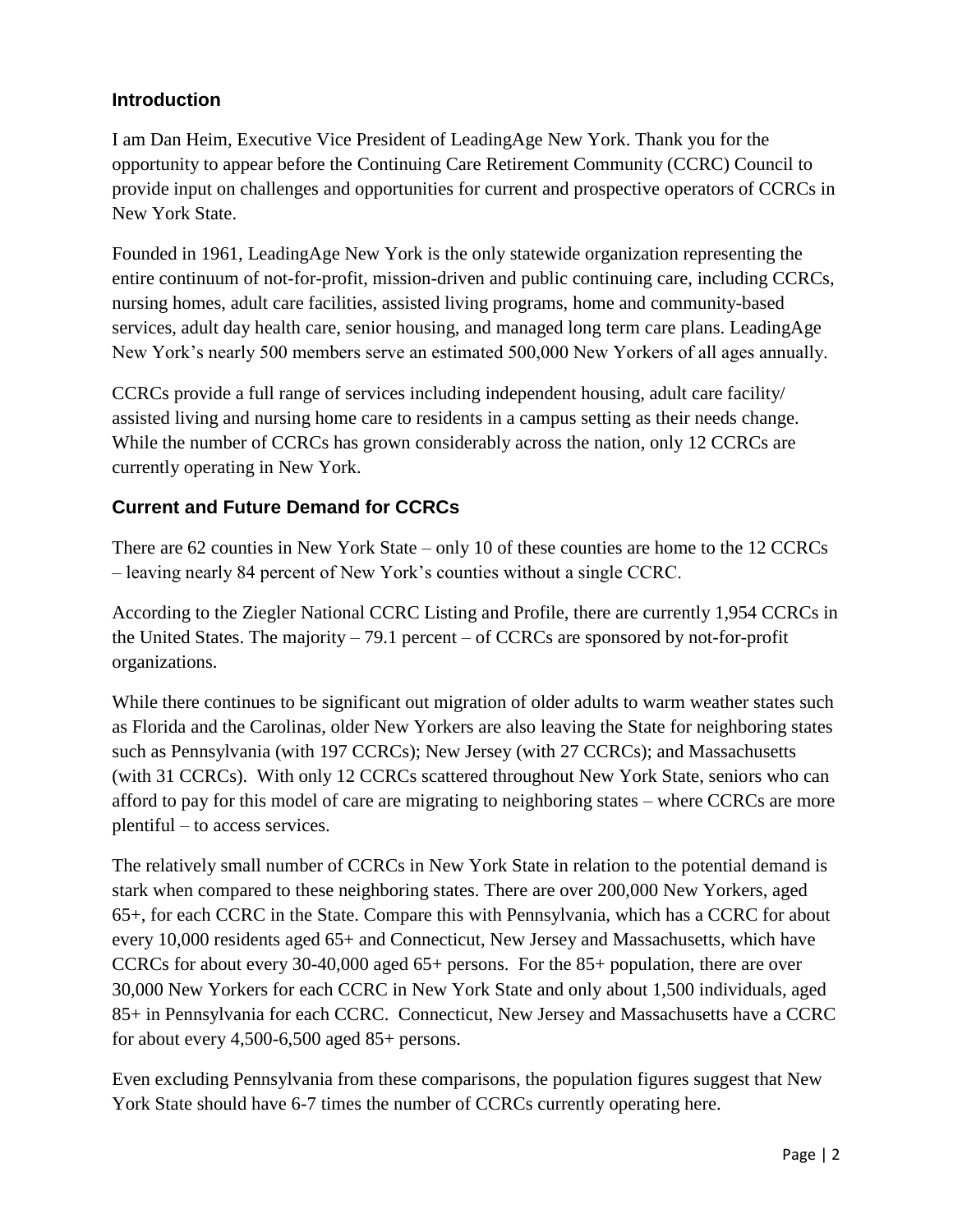Zeigler, a national full-service investment bank that specializes in CCRC financings, explained in its 2015 National CCRC Listing and Profile why there are such major differences in the number of CCRCs among states (note that the term "Life Plan Communities" is a new name for CCRCs):

"There are a number of reasons why a particular state may be higher or lower in their number of retirement communities. In addition to drivers such as state population and parts of the country where the concept of retirement living was founded (e.g., Philadelphia), a state's regulatory environment has a great deal to do with the number of Life Plan Communities in existence. Some states have been much more receptive to the development of Life Plan Communities over the years, Pennsylvania for example, *while other states such as Maryland and New York, present significant barriers to new community development*. Some parts of the country also have limited land capacity for additional development or have land that is cost prohibitive for many organizations.

Why aren't more of these communities being developed in New York State? New York's statutory and regulatory oversight of CCRC establishment and ongoing operations is burdensome, adding significant time and cost to establishing a community and operating it on an ongoing basis. State law, regulation and day-to-day oversight must be revised to encourage additional development of CCRCs, while continuing to protect the interests of residents and improving the operation of existing communities.

The market for CCRCs is expected to expand as baby boomers age and begin planning for their retirement, resulting in the potential for additional job creation and a brighter economic future for the State. However, without increased CCRC development, many of New York's seniors will leave the State and spend their assets and income elsewhere.

### **CCRCs as Economic Drivers**

CCRCs, in addition to providing quality care and multiple services on one campus, create jobs and significant economic development opportunities for local communities. In a fiscal climate that calls for encouraging increased economic development and reduced public spending, additional CCRC development in New York State would meet both of these important goals:

- Residents and employees of CCRCs spend their income in the community, contributing to the economic growth of local communities and to the State. Direct expenditures within the CCRC are multiplied as these income expenditures translate into income for businesses and individuals in the community.
- Residents invest their assets and income in the community for their residential and health-related needs, which in turn obviates or significantly delays the need to rely on the State/local funded Medicaid program to cover such costs.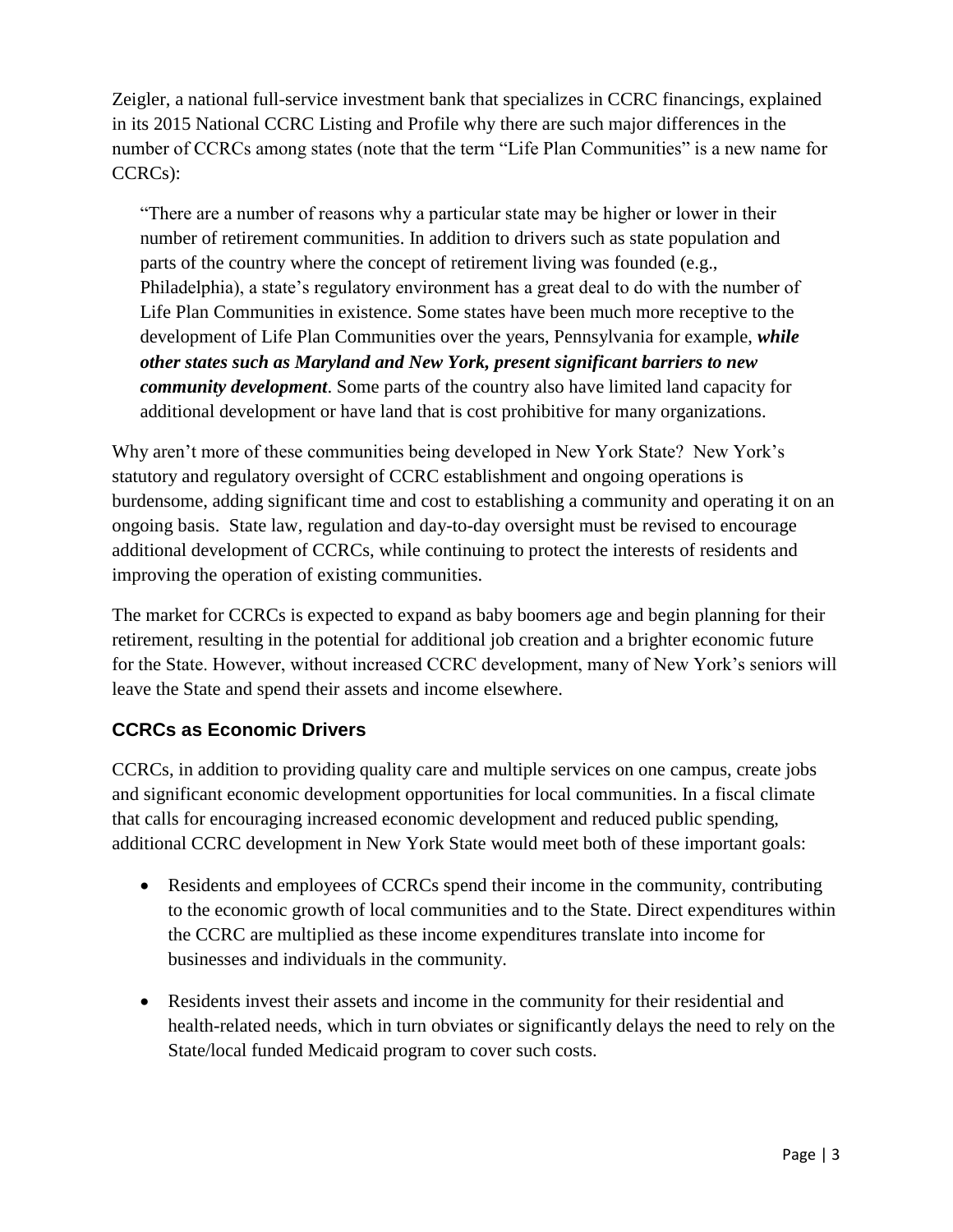While New York's CCRCs differ in terms of size, structure, amenities and location, each of them has two economic features in common:

- 1. Based upon 2014 information, each CCRC annually generates between \$10 and \$50 million in economic activity within its region; and
- 2. Each CCRC directly supports between 100 and 300 jobs, and indirectly supports additional employment through secondary economic activity.

Collectively, New York's CCRCs generated nearly \$500 million in economic activity to the State in 2014 and directly/indirectly supported well over 2,000 jobs.

New York, bountiful in land, workforce, financial capital and creative potential, is in need of additional CCRCs; however, the State is falling behind and missing out on the multi-milliondollar economic development opportunities. With a more progressive regulatory and development environment, the CCRC model could become more widely available and affordable to New York's seniors; create thousands of good-paying construction and ongoing jobs; and generate millions of dollars of economic activity for the State and its local communities.

## **Enact CCRC Revitalization Legislation**

LeadingAge New York has begun to educate State policymakers and lawmakers on the need to eliminate barriers to the development, expansion, and efficient operation of CCRCs in New York, while preserving vitally important resident protections. We believe that comprehensive statutory and regulatory reforms are needed in order to modernize outdated provisions of Public Health Law Articles 46 and 46-A, and eliminate barriers to the development, expansion, and efficient operation of CCRCs in New York. Among the reforms we are advancing are the following:

- *Streamlining Approvals:* Establish clear guidelines and timeframes to process applications and approvals and ensure staff resources to evaluate these requests in an efficient manner;
- *Single Contract:* Clarify that the CCRC residency agreement is the single contract covering all services provided by the community to streamline State surveillance and oversight;
- *Outside Admissions:* Clarify standards for "outside admissions" to ensure CCRCs can meet their actuarial revenue projections. When assisted living/nursing home beds are first opened, there may be vacancies and CCRCs are allowed under certain circumstances to admit individuals from outside of the community;
- *Unnecessary Requirements:* Identify statutory requirements that do not exist in other states and that make the establishment and operation of CCRCs in New York unnecessarily complex and expensive;